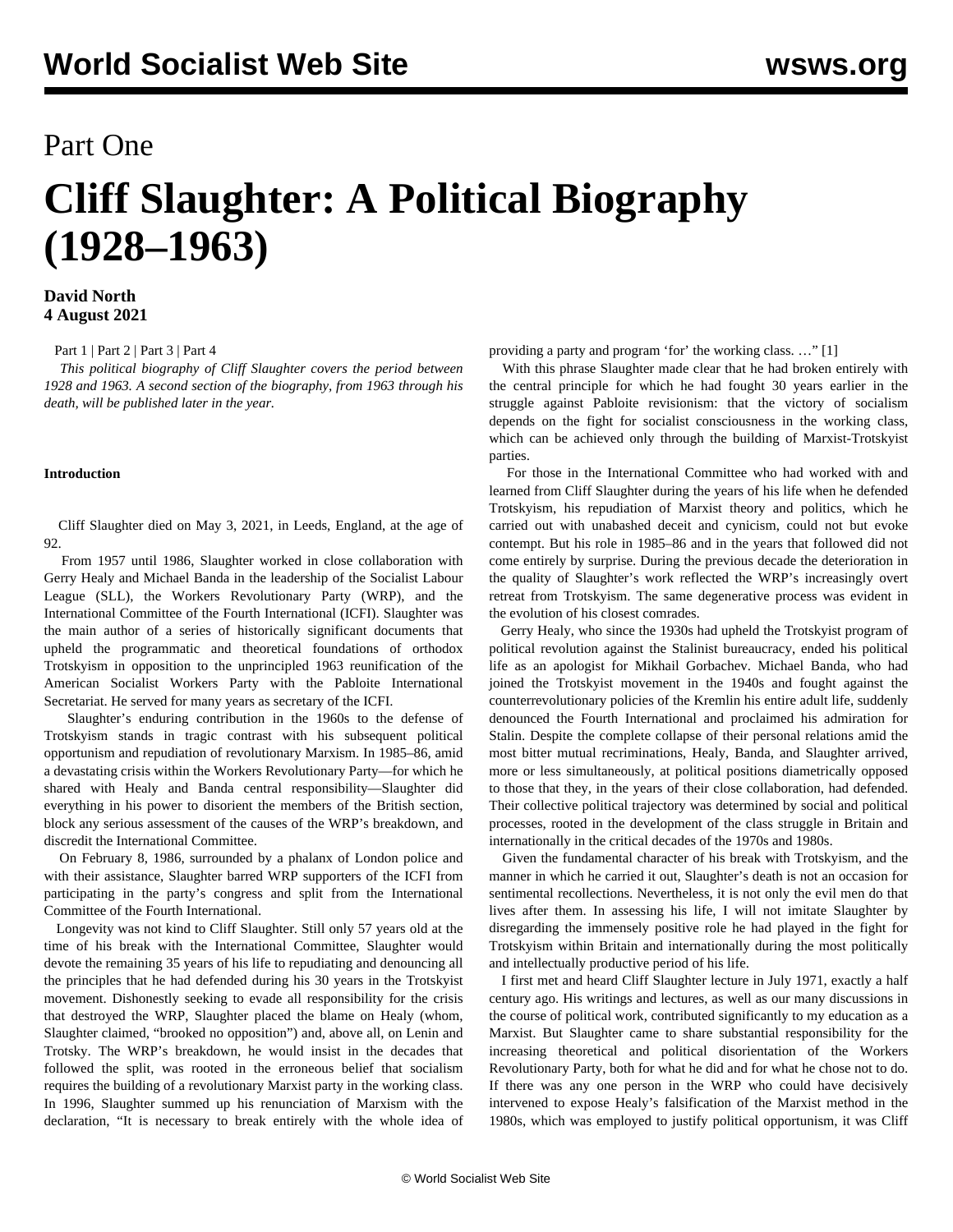Slaughter. But he consciously chose not to, and the role he played during and in the aftermath of the 1985–86 crisis ended completely all political and personal contact between us. I was obligated to subject his political activities and writing to the harshest criticism; and there is nothing that I would change, let alone withdraw. But the irony is that what I wrote against Slaughter was, to no small extent, greatly influenced by what I had learned, in earlier years, from him. This contradiction persists in the writing of the ensuing political biography of Cliff Slaughter.

David North

July 30, 2021

#### **Cliff Slaughter's background and early years**

 Cliff Slaughter's father, Frederick Arthur Slaughter, was born in 1907 in Oxfordshire, in the south of England. When he was still in his teens, Fred moved to the northeast of England, where he found work as a coal miner in Durham. He passed through the experience of the 1926 General Strike, which was betrayed by the Trades Union Congress (TUC) with devastating consequences for the miners, and the working class as a whole. In Durham, he met Annie Elizabeth Stokeld, born in 1903, whom he married in April 1928. The young couple soon moved to Doncaster, in Yorkshire, where their first child, Clifford, was born in October. Two siblings, Keith and Nancy, followed. In 1938, Frederick Slaughter and his family moved to Leeds, where Cliff Slaughter was to live his entire adult life.

 An obituary published in the *Workers Press* after his death on November 14, 1974, at the age of 67, stated that the elder Slaughter's "experiences in the 1920s and 1930s gave him a bitter hatred of capitalism and a profound conviction of the necessity of social revolution by the working class." According to the *Workers Press,* Fred "recalled time and again the 1926 General Strike and contrasted the fighting strength of the miners, of whom he was one at the time, and the cowardly betrayal of the TUC leaders." [2]

 Fred Slaughter worked as a door-to-door insurance salesman in the 1930s, but he eventually found employment as a worker at the John Fowler tractor factory in Leeds, where he became a convenor (shop steward). At some point during World War II, Fred Slaughter joined the Stalinist Communist Party (CP). Annie Elizabeth also joined the CP, but she was far less active than her husband. Following the war, Fred Slaughter returned to work as a "canvasser," selling encyclopedias doorto-door to working class families.

 Cliff Slaughter suffered great privations in his childhood. His future wife, Barbara Slaughter (née Bennett), recalls: "At the age of about 8 years he came home from school one day to find his mother in the living room, sitting on an orange box weeping. The bailiffs had removed almost all the furniture in the house in lieu of rent arrears. That was an experience he never forgot." [3]

 Cliff attended Leeds Modern High School for Boys, where he excelled academically, and became the first of its students to win a scholarship to Cambridge University. Under the influence of his father, with whom he enjoyed a very close relationship, Cliff Slaughter began reading the works of Lenin and the Marxist classics while still in high school. By 1947 Slaughter had become active in the Young Communist League (YCL).

 Upon the completion of high school, before proceeding to university, Slaughter decided to work as a miner, as an alternative to conscription in the armed forces. He worked at the Water Haigh Colliery in Woodlesford, a small village outside of Leeds. Slaughter would wake up an hour earlier than necessary to make the morning shift, so that he had time to study Lenin's writings. The experience left its mark on Slaughter, imparting to

his growing immersion in Marxist theory a detailed knowledge of and sensitivity toward the realities of working-class life and struggles. As Barbara Slaughter observed: "I think his understanding of the life of the working class was very profound. You couldn't work for two years underground, on your knees, shoveling coal in three-foot seams, and taking part in constant strike struggles over wages and conditions without learning a great deal about working class life. That, combined with his study of the Russian Revolution and the writings of Lenin, convinced him of the need for the working class to take power through socialist revolution." [4]

 Following his work at the colliery, Slaughter found employment for several months in the engineering industry in Leeds. In October 1949 he began his studies at Cambridge, where he first majored in history before shifting his area of concentration to social anthropology. Slaughter achieved a first-class degree in 1952. He pursued socialist political activities alongside his studies and had to deal with the provocations of right-wing students at the university. Once, upon returning to his room, he discovered that his clothes, as well as those of a Jewish friend and fellow student, had been thrown into the quadrangle outside the dormitory building.

 In October 1950, while studying at Cambridge, Slaughter married Barbara Bennett, whom he had met several years earlier. Barbara, whose parents were committed socialists, had joined the Communist Party in 1944 while studying sociology at Leeds University. During the first two years of their marriage, the couple lived in Cambridge, where they were active in the Communist Party. They attended lectures given by prominent CP intellectuals, including J.D. Bernal.

 After graduating from Cambridge, Cliff Slaughter and Barbara moved to Leeds. Slaughter secured a post at Leeds University conducting research, with his colleagues Norman Dennis and Fernando Henriques, into a single Yorkshire mining community. As part of their research, Slaughter and Dennis worked in a local coal mine for several months.

 Based on their research, Slaughter, Dennis and Henriques wrote a book, *Coal Is Our Life*, which remains a standard sociology text used in British universities.

 Barbara Slaughter recalls that the youthful Slaughter was intensely focused on political and cultural issues. Aside from his academic research and political studies, Slaughter had a wide knowledge of English and French literature. He introduced Barbara to the novels of Stendhal, Flaubert, and Zola. Committed to the fight for socialism, Slaughter, at that stage of his life, evinced no interest in conventional forms of personal success.

 Though active in the Communist Party, Slaughter found the reformist orientation elaborated in the 1951 program, "The British Road to Socialism," difficult to reconcile with the Marxist theory of the state. He was also astonished that Communist Party members accepted, without any questions, the pronouncements of Stalin as irrefutable. Everything the Soviet dictator said or wrote, even on matters about which he obviously lacked knowledge and competence, was accepted as gospel.

 Barbara Slaughter has described the conditions that led to her joining the Communist Party and her experiences in the Stalinist movement:

 I entered politics 63 years ago when I joined the Communist Party in 1945, at the age of 18, just as the Second World War was coming to an end. Having witnessed as a child the sufferings of the working class, including of my own family, during the 1930s and the terrible events of the Spanish Civil War and then the Second World War, I, like millions of others, was determined that there would be no return to the pre-war days. The Communist Party had gained tremendous prestige because of the heroism of the Russian working class in its defence of the gains of the Russian Revolution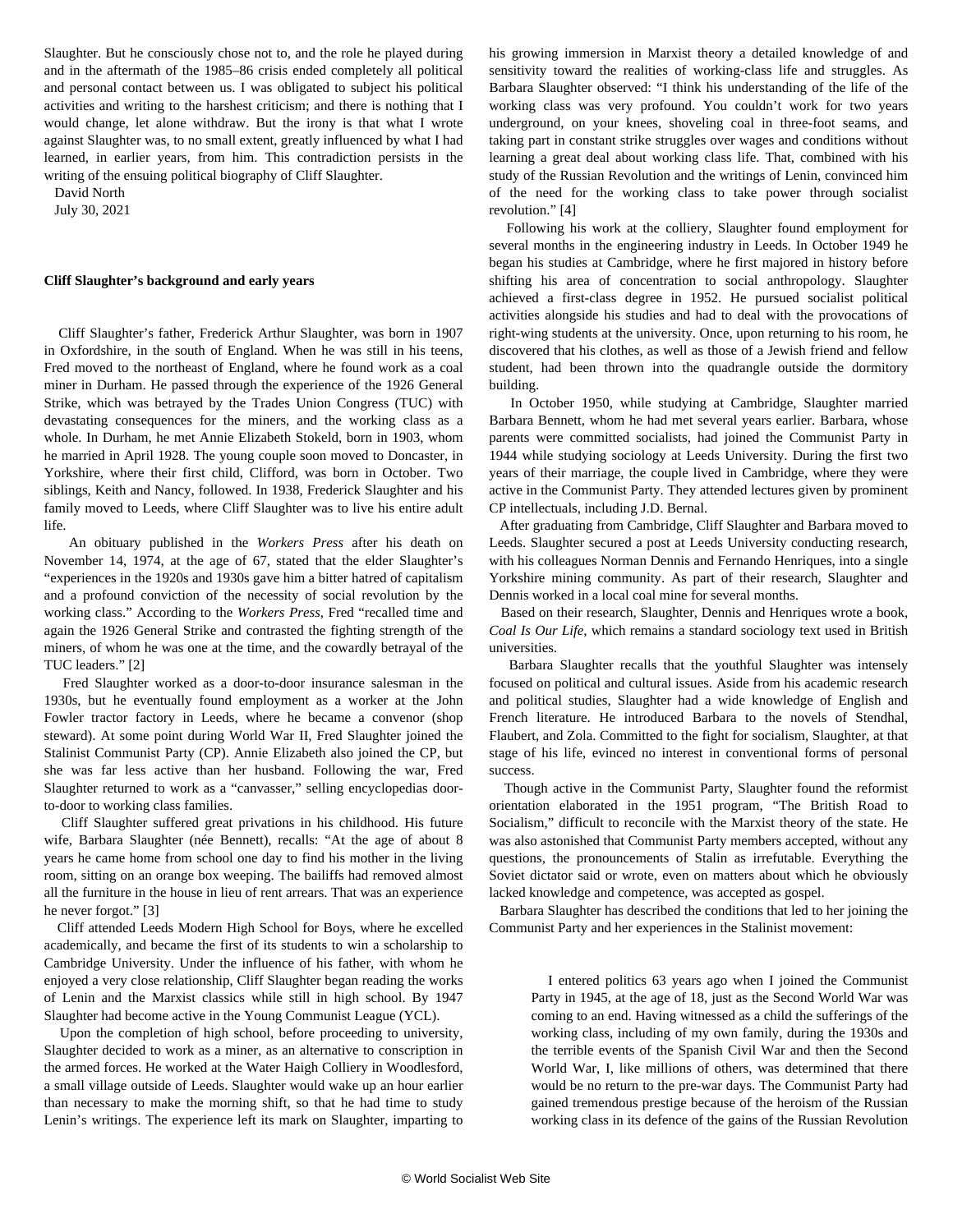in the war, and I, like thousands of others, joined the CP under the mistaken impression that it was a revolutionary party.

 During the next 11 years I was thoroughly miseducated. I had absolutely no knowledge of the struggles of the Left Opposition and the Fourth International. In fact the Trotskyists were described as some kind of incarnation of evil, who were "worse than the fascists." I can't say that I really questioned this, but it did not take me very long to realise that the CP was far from being a revolutionary party. But I could see no alternative. [5]

#### **Khrushchev's "Secret Speech"**

 Whatever doubts Cliff and Barbara Slaughter had about the political course of the British Communist Party, their break with Stalinism and turn to Trotskyism were a response to the crisis that erupted within the world Stalinist movement in 1956. On February 25, 1956, almost exactly three years after Stalin's death, Nikita Khrushchev, the new Soviet party leader and long-time henchman of the deceased dictator, delivered a four-hourlong "Secret Speech" at the 20th Congress of the Communist Party of the Soviet Union. Khrushchev read to the delegates the long-suppressed *Testament*, in which Lenin had urged the removal of Stalin from the post of general secretary.

 Khrushchev told the stunned delegates that Stalin, who had long been venerated in the Soviet Union as a demi-god, was, in fact, a political criminal, responsible for the murder of thousands of Bolshevik leaders and loyal communists. He stated:

 Stalin acted not through persuasion, explanation, and patient cooperation with people, but by imposing his concepts and demanding absolute submission to his opinion. Whoever opposed these concepts or tried to prove his [own] viewpoint and the correctness of his [own] position was doomed to removal from the leadership collective and to subsequent moral and physical annihilation. This was especially true during the period following the 17th Party Congress [in 1934], when many prominent Party leaders and rank-and-file Party workers, honest and dedicated to the cause of Communism, fell victim to Stalin's despotism. …

 Stalin originated the concept "enemy of the people." … It made possible the use of the cruelest repression, violating all norms of revolutionary legality, against anyone who in any way disagreed with Stalin.… On the whole, the only proof of guilt actually used, against all norms of current legal science, was the "confession" of the accused himself. As subsequent probing has proven, "confessions" were acquired through physical pressures against the accused. This led to glaring violations of revolutionary legality and to the fact that many entirely innocent individuals—[persons] who in the past had defended the Party line—became victims. ...

 Arbitrary behavior by one person encouraged and permitted arbitrariness in others. Mass arrests and deportations of many thousands of people, execution without trial and without normal investigation created conditions of insecurity, fear and even desperation.

 This, of course, did not contribute toward unity of the Party ranks and of all strata of working people, but, on the contrary, brought about annihilation and the expulsion from the Party of workers who were loyal but inconvenient to Stalin. [6]

 Khrushchev and his allies in the Soviet Politburo sought to evade responsibility for the crimes by attributing all responsibility to Stalin, who, they claimed, had created a "cult of personality" to which the entire party had mysteriously succumbed. Of course, this political ghost story explained nothing at all. It avoided any examination of the political struggles within the Soviet Communist Party during the 1920s that resulted in Stalin's rise to power. To the extent that any reference was made to the inner-party struggle, Khrushchev insisted that the campaign against Trotsky had been correct:

 We must affirm that the Party fought a serious fight against the Trotskyites, rightists and bourgeois nationalists, and that it disarmed ideologically all the enemies of Leninism. This ideological fight was carried on successfully, as a result of which the Party became strengthened and tempered. Here Stalin played a positive role. [7]

#### **Stalinist parties in crisis**

 As the text of the "Secret Speech" found its way into the international press and was translated into countless languages, Khrushchev's revelations set off shock waves in Communist parties all over the world. The leaders of all the major Communist parties—many of whom owed their positions to Stalin, had enthusiastically endorsed the Moscow Trials, and justified countless other crimes—were suddenly confronted with a tidal wave of questions from members. Throughout the world, Communist Party bosses—who had postured as little Stalins in their own countries—were being asked to provide an account of their personal responsibility for what the Kremlin was now referring to as "violations of revolutionary legality." For how long had they consciously misled the members of their own national parties with false information?

 But the questions that frightened the Stalinist leaders the most were the ones that arose inexorably out of the irrefutable exposure of Stalin's crimes: Had Trotsky been right? Was it not necessary to review the entire course of the struggle that had unfolded inside the Soviet Communist Party and the Third International during Lenin's final illness in 1923 and following his death in 1924? Had the time not come to publish Trotsky's speeches and writings? Should Trotsky and his thousands of followers who were victims of Stalin's terror be "rehabilitated" and honored as great revolutionaries?

 Not one of these questions could be answered in the affirmative by Khrushchev or any other Communist Party leader. The political struggle waged by Trotsky and the Left Opposition in the 1920s and the 1930s had never been simply against Stalin as an individual. Trotsky's critique was directed at an entire bureaucratic regime, of which Stalin was the personification. The Stalinist regime, Trotsky had explained, was the product of the bureaucracy's usurpation of the power of the working class, which it carried out on the basis of the anti-Marxist theory of "socialism in one country." The crimes of the Stalinist regime, including its conscious and systematic betrayals of the international working class, were rooted in its defense of the privileges of a bureaucracy that functioned as the "gendarme of inequality" within the Soviet Union. Trotsky's call for the founding of the Fourth International in 1933, following Hitler's rise to power in Germany (for which the policies of the Kremlin were responsible), coincided with his recognition that the Stalinist regime could not be reformed and that its overthrow by the working class in a political revolution was necessary.

Neither the Kremlin nor the national Stalinist parties would allow a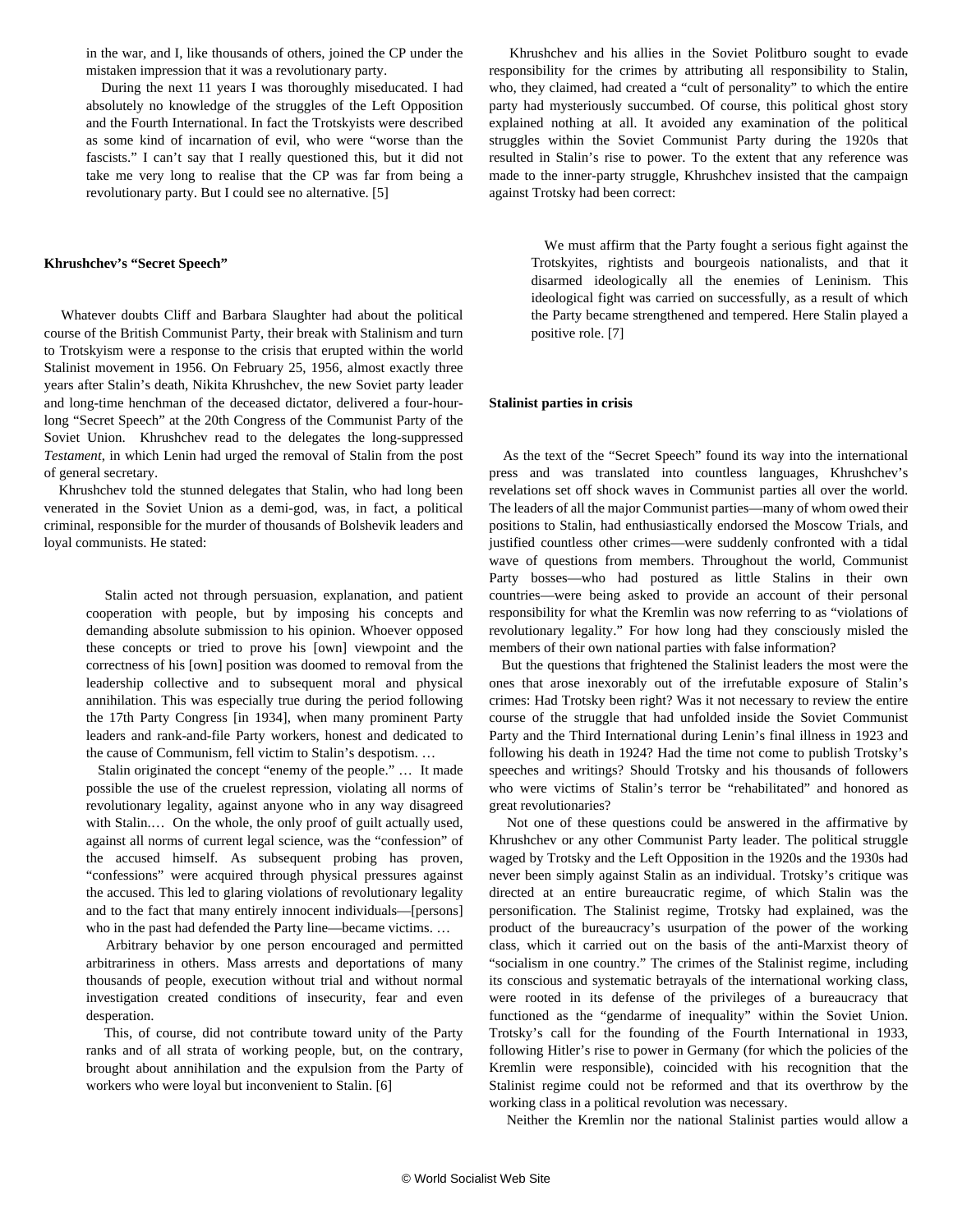discussion of Trotsky's critique, let alone acknowledge its correctness. In fact, Maurice Thorez and Harry Pollitt, the general secretaries of the French and British Communist parties, had pleaded with Khrushchev not to rehabilitate the victims of the Moscow Trials. The British CP, under Pollitt, had endorsed the frame-up trials and executions. To quell the growing turmoil inside Stalinist organizations throughout the world, the Central Committee of the Soviet Communist Party passed a resolution on June 30, 1956, barely four months after Khrushchev's secret speech, that attempted to shut down further discussion of Stalin's crimes and, above all, their deeper political causes.

 But the crisis inside the Stalinist organizations triggered by Khrushchev's speech was massively intensified by the outbreak of protests in Poland and Hungary in the autumn of 1956. The self-serving claims of the Kremlin regime that the process of de-Stalinization and selfreform had been completed were shattered by its decision to send tanks into Budapest and brutally suppress the uprising of the Hungarian working class.

 While the Kremlin presented its intervention as the suppression of a fascist counterrevolution, these lies were refuted by the reports of journalist Peter Fryer, a long-time member of the British Communist Party, who had traveled to Hungary as a correspondent for the party's newspaper, the *Daily Worker.* As his reports contradicted the Kremlin's propaganda, they were censored by the British CP. When Fryer announced his resignation from the *Daily Worker*, the British Stalinists responded with a vicious smear campaign. Hoping to isolate him, the Communist Party first suspended and then expelled Fryer, but this bureaucratic action further discredited the organization. Within several months, 7,000 people—approximately 20 percent of its membership—had resigned from the British CP.

 Despite his expulsion, Fryer's *Hungarian Tragedy*, published in December 1956, reverberated through the ranks of the British Communist Party. He wrote of two tragedies. The first was that "of a people's revolution—a mass uprising against tyranny and poverty that had become insupportable—being crushed by the army of the world's first socialist state." [8]

Fryer rejected the Kremlin's lying allegations:

 I saw for myself that the uprising was neither organised nor controlled by fascists or reactionaries, though reactionaries were undeniably trying to gain control of it. I saw for myself that the Soviet troops who were thrown into battle against "counterrevolution" fought in fact not fascists or reactionaries but the common people of Hungary: workers, peasants, students and soldiers. The army that liberated Hungary in 1944-5 from German fascist rule, that chased away the collaborating big landowners and big capitalists and made possible the land reform and the beginning of Socialist construction—this army now had to fight the best sons of the Hungarian people. [9]

 The invasion cost the lives of 20,000 Hungarians and 3,500 Russians. Large portions of Budapest were destroyed, and tens of thousands were wounded in the fighting.

 The second tragedy was the long-term political consequences of the intervention. The sympathy for the Soviet Union—a legacy of Hungary's liberation from Nazi occupation by the Red Army—was obliterated. It was replaced by hatred of Russia and extreme disorientation. Fryer wrote:

 Most Hungarians, while they do not want capitalism back or the landowners back, today detest, and rightly so, the regime of poverty, drabness and fear that has been presented to them as Communism. The responsibility for this lies squarely on the shoulders of the Communist leaders, and principally on those of Rákosi, Farkas and Gerö, who promised the people an earthly paradise and gave them a police state as repressive and as reprehensible as the pre-war fascist dictatorship of Admiral Horthy. The workers were exploited and bullied and lied to. The peasants were exploited and bullied and lied to. The writers and artists were squeezed into the most rigid of ideological straitjackets—and bullied and lied to. To speak one's mind, to ask an awkward question, even to speak about political questions in language not signposted with the safe, familiar monolithic jargon, was to run the risk of falling foul of the ubiquitous secret police. The purpose of this highly-paid organisation was ostensibly to protect the people from attempts at the restoration of capitalism, but in practice it protected the power of the oligarchy. To this end it used the most abominable methods, including censorship, thought control, imprisonment, torture and murder. The tragedy was that such a regime was presented as a Socialist society, as a "people's democracy", as a first step on the road to Communism. [10]

 Fryer then called attention to yet another tragedy, that of British Communists who had visited Hungary but

 did not admit, even to ourselves, the truth about what was taking place there, that we defended tyranny with all our heart and soul. Till the Twentieth Congress of the Soviet Communist Party halflifted the bandage from our eyes we admitted what we called certain "negative aspects" of the building of Socialism. We were confident that healthy criticism and self-criticism would enable these "negative aspects" to be overcome. After the Twentieth Congress we allowed ourselves to speak of "errors", "abuses", "violations of Socialist legality" and sometimes, greatly daring, "crimes". But we were still the victims of our own eagerness to see arising the bright new society that we so desperately wanted to see in our lifetime, and that our propaganda told us was being built. [11]

#### **British Trotskyists respond to the crisis of Stalinism**

 It was during these convulsive months in late 1956 that Peter Fryer met Gerry Healy, the leader of the Trotskyist movement in Britain, who had been expelled from the British Communist Party in 1937 for raising questions about the Moscow Trials. The Trotskyist movement was known as "The Club" and worked as a faction inside the Labour Party. As one account of the crisis inside the British CP recalled, Fryer was attracted to Healy "not only because he had been right about Stalin, but because he boasted of a historical theory which accounted for Stalinism." [12] Healy organized the publication of Fryer's *Hungarian Tragedy* as a pamphlet for circulation among members of the Communist Party.

 The intervention of the small British Trotskyist movement into the crisis of the Stalinist party was a political achievement of historic significance. Gerry Healy provided, without question, the essential political and, it must be added, intellectual impulse for this intervention. His critical role was not merely determined by his personal dynamism, unyielding determination, and remarkable oratorical ability—qualities that even his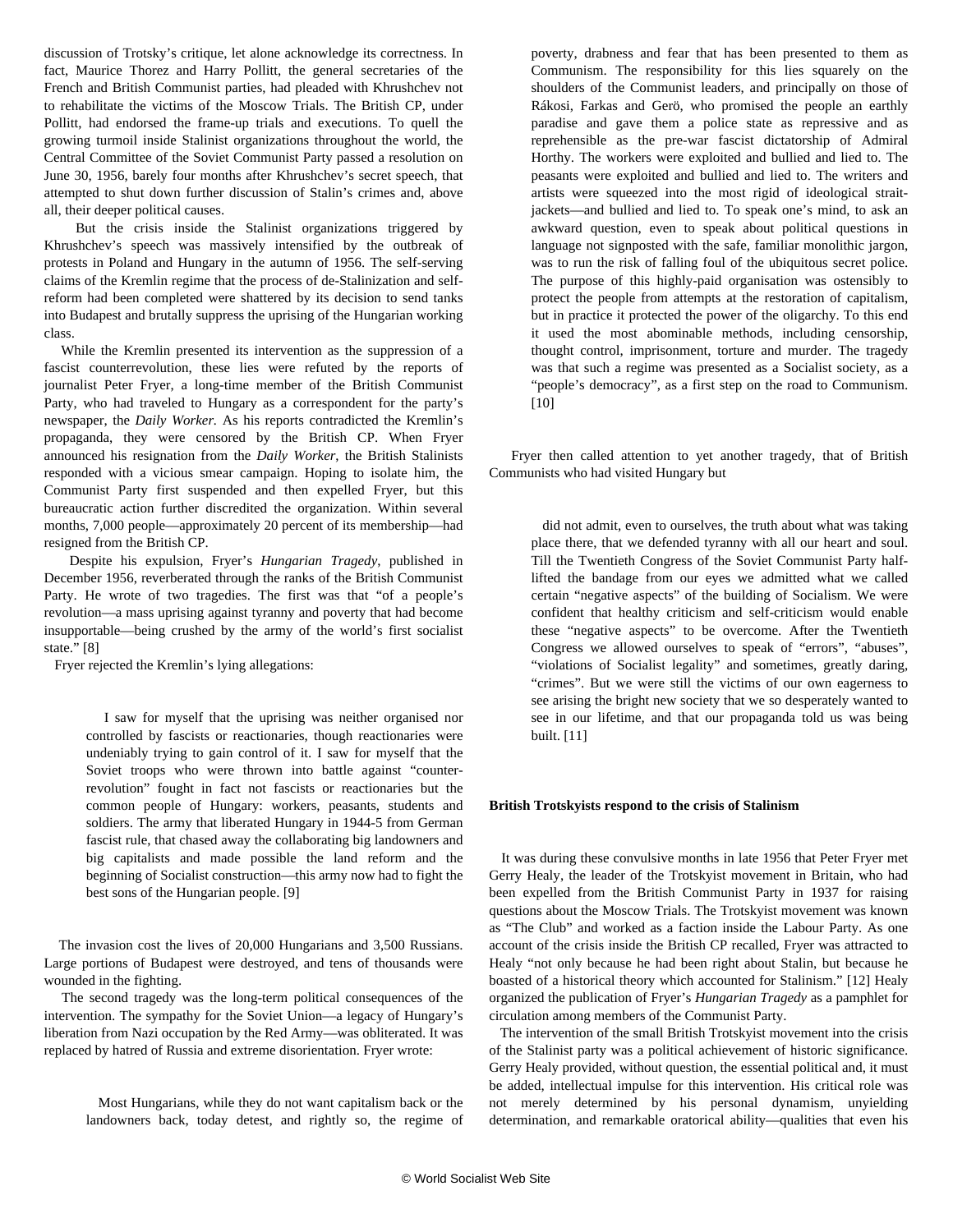bitterest enemies were compelled to acknowledge. The most remarkable of Healy's qualities as a leader, in this critical period of his life, was his understanding that the clarification of the great historical issues raised by Trotsky in the struggle against Stalinism is the foundation upon which the new mass revolutionary socialist party of the working class, the Fourth International, must be built. This clarification was not merely an "aspect" of party building, to which attention should be given when time permitted. It was, Healy frequently insisted, the very essence of the construction of the revolutionary party, for it was the indispensable basis for the education of the revolutionary cadre and the working class.

 Moreover, The Club, despite its small size and extremely limited financial resources, had been politically prepared for the crisis inside the world Stalinist movement by the political struggle it had been waging inside the Fourth International during the previous three years.

#### **The Fourth International and the struggle against Pabloism**

 In November 1953, irreconcilable political and programmatic differences culminated in a split of the Fourth International into two conflicting factions. One faction—led by Michel Pablo, the secretary of the International Secretariat of the Fourth International, and Ernest Mandel—had concluded that Trotsky's analysis, developed between 1933 and 1938, of the counterrevolutionary role of the Soviet Stalinist bureaucracy and its associated parties had been both superseded and refuted by the course of World War II and its aftermath. The victory of the Soviet Union over Nazi Germany and the establishment of "People's Democracies" in the "buffer states" of Eastern Europe had demonstrated that Stalinism contained a revolutionary role that Trotsky had not foreseen. These "deformed workers' states" represented, Pablo and Mandel claimed, an alternative course to socialism, achieved under the aegis of the Stalinist parties.

 This revisionist perspective was elaborated in a document written by Pablo and Mandel (who then used the party name "Germain") that was adopted at the Ninth Plenum of the International Executive Committee of the Fourth International in 1951. It stated:

 For our movement objective social reality consists essentially of the capitalist regime and the Stalinist world. Furthermore, whether we like it or not, these two elements by and large constitute objective social reality, for the overwhelming majority of the forces opposing capitalism are right now to be found under the leadership or influence of the Soviet bureaucracy. [13]

 Furthermore, the escalating conflict between US imperialism and the Soviet Union would lead to a new world war, which would assume the form of a Stalinist-led global revolution, resulting in the creation of "deformed workers' states" that would last for centuries. With cataclysmic war between the "capitalist regime" and the "Stalinist world" looming, Pablo insisted that there was no justification for the independent existence of the Fourth International:

 We will not cease to repeat again and again that the entire tactic set forth by the Third World Congress of the International in the different categories of countries is now conditioned by our fundamental estimation that the international situation is evolving irreversibly within a relatively brief period toward a world war of a given character and within a given relationship of forces.…

 The difference between us and all others, including our deserters, is that we do not passively make this observation, we do not dream in the depths of our souls for another possible, more agreeable, easier evolution. But not wanting to lull ourselves with illusions, we attempt to act as of now in *consequence of this position and in practice*. [14]

 Trotskyists, to the extent that they had any role at all to play in the unfolding global "War-Revolution," would serve as advisers to the Stalinist organizations, encouraging them to proceed along a revolutionary course as required by objective events. Therefore, the Trotskyists could best fulfill this modest political role by liquidating their own organizations and entering the Stalinist parties.

 The political conflict provoked by this perspective was brought to a head by the developments in the Soviet Union in the immediate aftermath of Stalin's death on March 5, 1953. The measures taken by the new Kremlin leaders to diminish Stalin's god-like status, call a halt to the grotesque anti-Semitic campaign launched during the final months of the dictator's life, and reduce the level of state repression were proclaimed by Pablo and Mandel as signs of a progressive process of self-reform by the Soviet bureaucracy. This fantasy was quickly shattered by the brutal crushing of the working-class uprising in East Berlin by the ruling Stalinist bureaucracy, led by Walter Ulbricht, in June 1953.

 With their encouragement, liquidationist factions developed in national sections throughout the Fourth International. In the American Socialist Workers Party (SWP), the Pabloite faction led by Cochran and Clarke adopted the slogan "Junk the Old Trotskyism." In the British section of the Fourth International, the Pabloite faction, led by John Lawrence, demanded the dissolution of The Club into the Communist Party.

 The revision of Trotsky's analysis of the role of Stalinism was a critical element of the Pabloite attack on the program of the Fourth International. But its repudiation of Trotskyism encompassed the foundational principles of the Marxist movement: the decisive role of leadership and its fight for socialist consciousness in the working class. This was explained by James P. Cannon in his summation speech on November 3, 1953, at the National Committee of the SWP, following the expulsion ofthe Cochran-Clarke faction:

 Leadership is the one unsolved problem of the working class of the entire world. The only barrier between the working class of the world and socialism is the unsolved problem of leadership. That is what is meant by "the question of the party." That is what the *Transitional Program* means when it states that the crisis of the labor movement is the crisis of leadership. That means that until the working class solves the problem of creating the revolutionary party, the conscious expression of the historic process, which can lead the masses in struggle, the issue remains undecided. It is the most important of all questions—the question of the party.

 And if our break with Pabloism—as we see it now clearly—if it boils down to one point and is concentrated in one point, that is it: the question of the party. That seems clear to us now, as we have seen the development of Pabloism in action. The essence of Pabloist revisionism is the overthrow of that part of Trotskyism which is today its most vital part—the conception of the crisis of mankind as the crisis of the leadership of the labor movement summed up in the question of the party.

 Pabloism aims not only to overthrow Trotskyism; it aims to overthrow that part of Trotskyism which Trotsky learned from Lenin. Lenin's greatest contribution to his whole epoch was his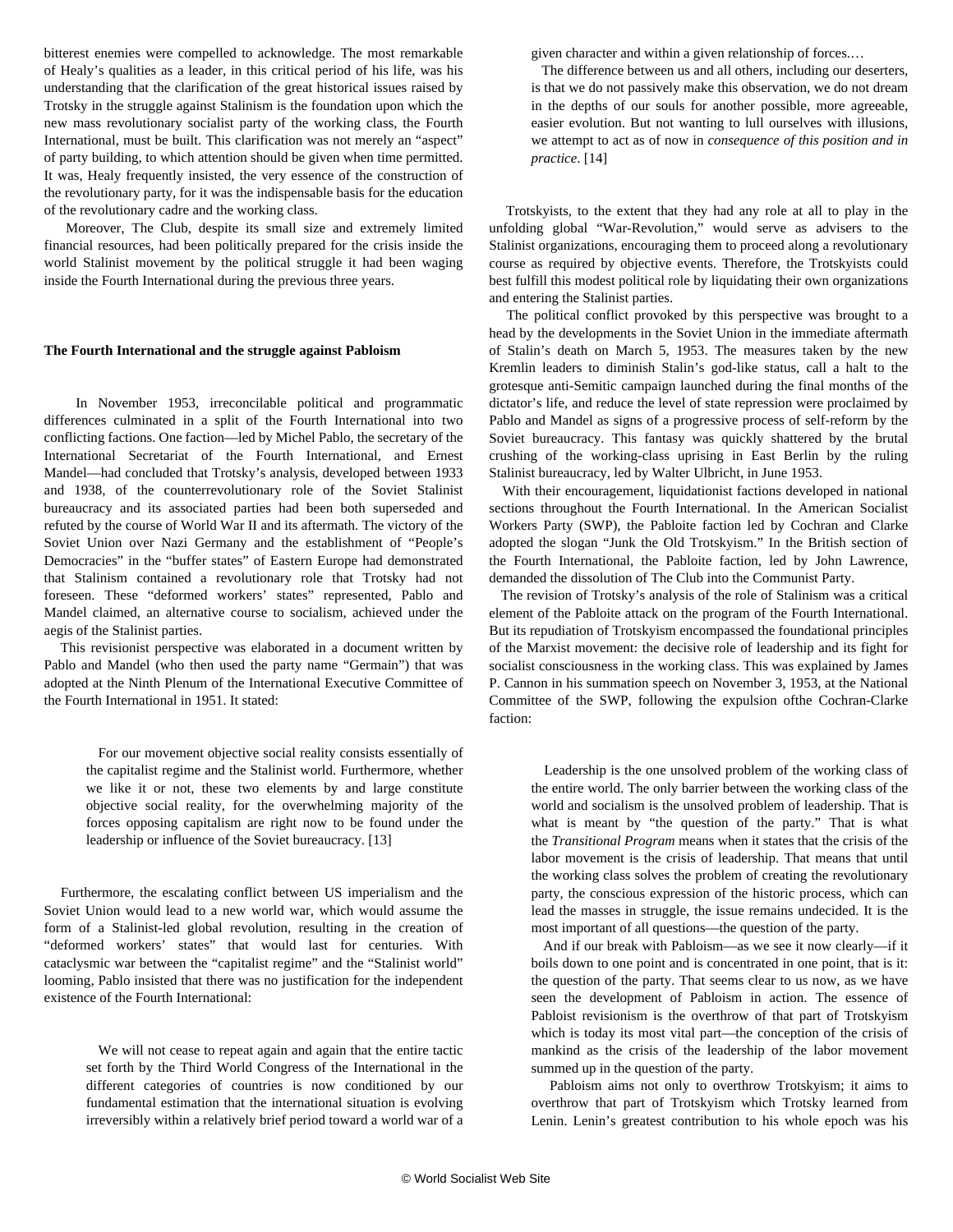idea and his determined struggle to build a vanguard party capable of leading the workers in revolution. And he did not confine his theory to the time of his own activity. He went all the way back to 1871, and said that the decisive factor in the defeat of the first proletarian revolution, the Paris Commune, was the absence of a party of the revolutionary Marxist vanguard, capable of giving the mass movement a conscious program and resolute leadership. It was Trotsky's acceptance of this part of Lenin in 1917 that made Trotsky a Leninist.

 That is written into the *Transitional Program,* that Leninist concept of the decisive role of the revolutionary party. And that is what the Pabloites are throwing overboard in favor of the conception that the ideas will somehow filter into the treacherous bureaucracy, the Stalinists or reformists, and in some way or another, "In the Day of the Comet," the socialist revolution will be realized and carried through to conclusion without a revolutionary Marxist, that is, a Leninist-Trotskyist party. That is the essence of Pabloism. Pabloism is the substitution of a cult and a revelation for a party and a program. [15]

 On November 16, 1953, Cannon issued his Open Letter to Trotskyists all over the world calling for a decisive political and organizational break with Pablo and Pabloism. In this letter, Cannon unequivocally rejected Pablo's revision of the Trotskyist appraisal of Stalinism, which, he wrote:

> [A]ttracts workers through exploiting the prestige of the October 1917 Revolution in Russia, only later, as it betrays their confidence, to hurl them either into the arms of the Social Democracy, into apathy, or back into illusions in capitalism. The penalty for these betrayals is paid by the working people in the form of consolidation of fascist or monarchist forces, and new outbreaks of wars fostered and prepared by capitalism. From its inception, the Fourth International set as one of its major tasks the revolutionary overthrow of Stalinism inside and outside the USSR. [16]

 One week later, on November 23, 1953, a resolution was adopted announcing the formation of the International Committee of the Fourth International as the leadership body of orthodox Trotskyists throughout the world, in opposition to Pablo's International Secretariat. Gerry Healy was one of the four signatories of this historic resolution.

 The British Trotskyist movement emerged from the 1953 split politically strengthened. Its defense of the Trotskyist analysis of Stalinism enabled it to avoid impressionist assessments of the factional struggles within the Kremlin, in contrast to Pablo and Mandel, who were endlessly speculating on the prospects for one or another supposedly progressive tendency within the bureaucracy (that of Malenkov or perhaps Mikoyan). The British Trotskyists placed emphasis on the crisis of the entire Stalinist movement, based on the reactionary and unviable program of "socialism in one country" and its updated variant, "peaceful coexistence" with imperialism.

#### **Healy mobilizes the British Trotskyists**

 The British Trotskyists were, therefore, prepared for the crisis of 1956. Healy would later recall the cold and drizzly Saturday afternoon in late winter when he heard for the first time of reports that Khrushchev had denounced Stalin in a speech to the 20th Party Congress. When the full text was finally published in the British press, Healy recognized at once that the "Secret Speech" marked a critical turning point in the struggle of the Trotskyist movement against Stalinism. At long last, the heroic struggle that had been waged by the "Old Man" between 1923 and 1940 against the Soviet bureaucracy and the "Stalin School of Falsification" was being confirmed straight from the horse's mouth, or, rather, that of Nikita Khrushchev.

 Healy knew what had to be done. He insisted that members of his small organization compile a list of every member of the Stalinist party with whom they could possibly establish contact. No matter what they had said about Trotskyism in the past, Healy instructed party members to visit them and discuss Khrushchev's speech. Healy himself traveled all over England, Wales, and Scotland, by train and car, looking up all those he had known when he was a member of the Communist Party, including erstwhile "comrades" who had voted for his expulsion in 1937. He contacted "old mates" from his days in the Young Communist League, some of whom had risen to high and mighty positions in the powerful Trades Union Congress (TUC).

 It was time-consuming, difficult, and often frustrating work. There was much headshaking, some sobbing, and even the occasional apology for past wrongs. Healy visited a Communist Party member with whom he had worked closely in the early 1930s. The man had refused to speak with Healy after his expulsion, and would even publicly bait him as a "Mosleyite" fascist when their paths crossed at public demonstrations. He now occupied one of the leading positions in the Transport and General Workers Union. Healy went over Khrushchev's speech paragraph by paragraph. When Healy had completed his review of the speech, the now powerful union official replied, "Well, Gerry, I guess you were right all these years." But he was not prepared to demand Trotsky's rehabilitation, let alone break publicly with the Stalinists. His position in the union depended upon the support of the Communist Party leadership.

 Despite the many difficulties, Healy and The Club succeeded in establishing a significant presence among the growing number of serious dissidents inside the Communist Party, even before the invasion of Hungary. Among the CP intellectuals won by Healy to Trotskyism were Tom Kemp and Brian Pearce. Healy and The Club also raised the crucial historical issues inside the Labour Party, gaining support among those who were seeking a revolutionary alternative to Social Democratic reformism.

#### *To be continued*

Notes:

 [1] Cliff Slaughter, *A New Party for Socialism—Why? How? By Whom? On What Programme? Answers to Some Burning Questions—And Some*

*New Questions* (London: Workers Revolutionary Party, 1996), p. 68.

[2] *Workers Press,* November 18, 1974, p. 12.

[3] Barbara Slaughter, email to David North, July 27, 2021.

[4] Barbara Slaughter, email to David North, July 26, 2021.

 [5] Barbara Slaughter, Remarks upon opening the founding congress of the Socialist Equality Party (US), July 2008.

- [10] Ibid.
- [11] Ibid.

 [12] This citation comes from a review of *The Death of Uncle Joe* by Alison Macleod, published by the journal *Revolutionary History*, Volume 7, No. 2. [It is available online here](https://www.marxists.org/history/etol/revhist/backiss/vol7/no2/heisler.html). Macleod, who wrote for the *Daily Worker* from 1944 until her resignation in 1957, remained bitterly hostile to Trotskyism and to Gerry Healy. This makes her acknowledgment of

<sup>[6]</sup> [Available here.](https://www.marxists.org/archive/khrushchev/1956/02/24.htm)

 <sup>[7]</sup> Ibid.

<sup>[8]</sup> [Available here.](https://www.marxists.org/archive/fryer/1956/dec/introduction.htm)

 <sup>[9]</sup> Ibid.